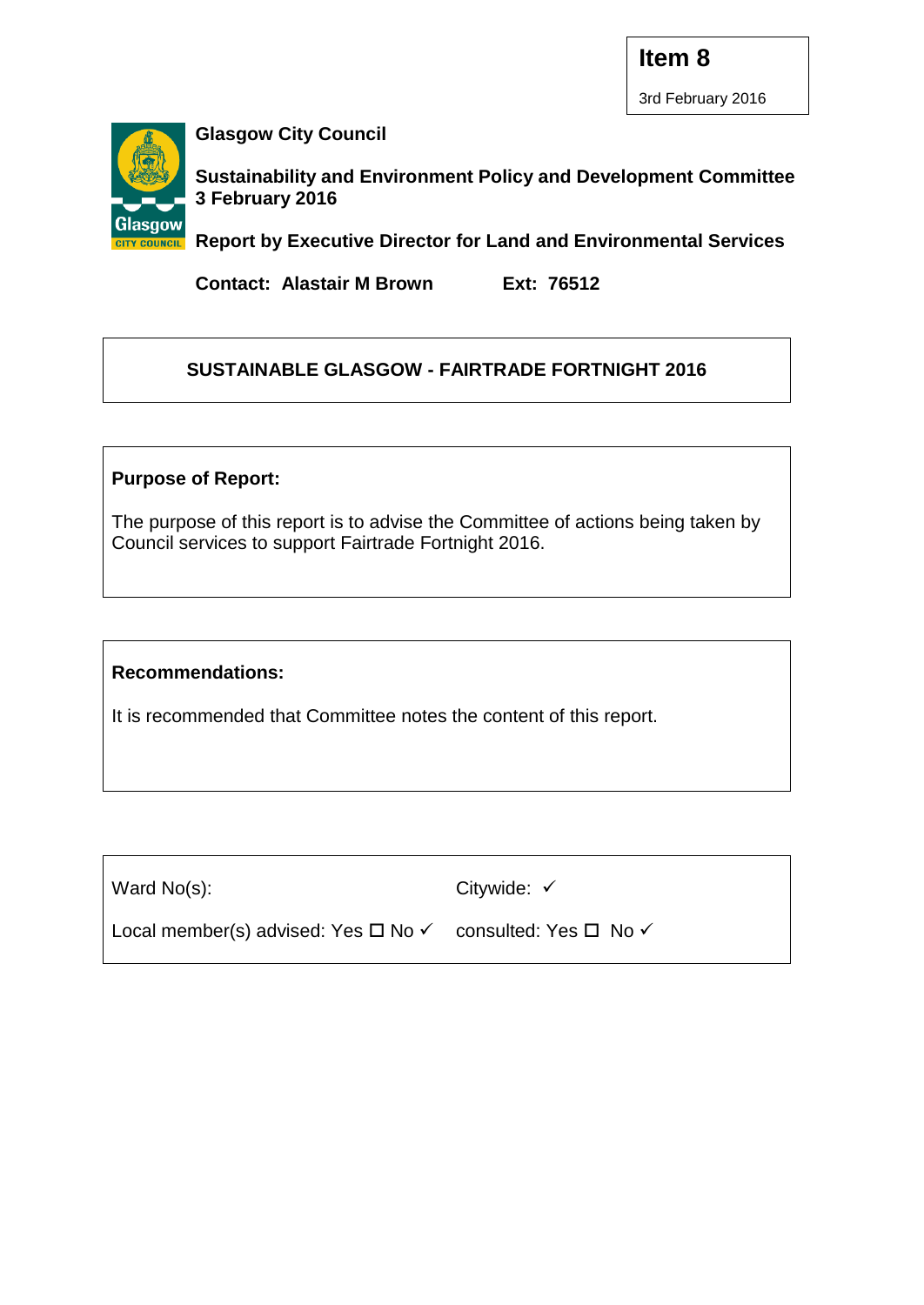## **1. Introduction**

- 1.1 Fairtrade is a global initiative about better prices, decent working conditions and fair terms of trade for farmers and workers. Glasgow became an accredited Fairtrade City in 2006 and renewed this status in 2013. This status requires the city to meet certain requirements, which include active local authority participation, use of Fairtrade products in work places, promoting positive stories to the media and convening a local steering group. It has been a key task of the local steering group, now called the Glasgow Fair Trade Cooperative, to ensure that these requirements are met. Both elected members and Council officers participate in this group.
- 1.2 Fairtrade Fortnight is the national, annual awareness raising campaign for Fairtrade. The 2016 Fairtrade Fortnight will run from 29 February - 13 March. The overarching theme for this is set by the Fairtrade Foundation (the national coordinating body), which provides information materials to support local groups in any actions they take to support the campaign at a local level. The national theme this year is titled *"Sit down for breakfast, stand up for farmers*!"

## **2. Previous campaigns**

- 2.1 In previous years Land & Environmental Services (LES) has led Council participation in Fairtrade Fortnight. This has involved a series of awareness raising campaigns on new Fair Trade products. Whilst members of the public will have a good degree of awareness of foodstuffs which are Fairtrade branded, they may not know so much about a broader range of products that also come under the label and contribute to improving the livelihoods of primary producers around the world. Where possible, these campaigns have followed a sustainable development ethos by highlighting products that are brought to the market by local social businesses in Glasgow and the west of Scotland. This has provided the joint benefit of Council staff being able to support both local and international economic and social development.
- 2.2 In 2014 the Council supported rice farmers in Malawi through a Malawi Rice Challenge during Fairtrade Fortnight. This campaign involved services selling Malawian rice to their staff, which resulted in sufficient sales to allow twenty Malawian rice farmers enough profit to send one of their children to school for a year.
- 2.3 In 2015 the Council supported Fairtrade football stitchers in Pakistan by selling footballs provided by Bala Sports, which is a local social enterprise. Almost 300 footballs were purchased through this campaign. This both provided help for a community in Pakistan to access permanent clean water and fair wages, whilst also supporting the local cooperative business set up to import and promote the footballs.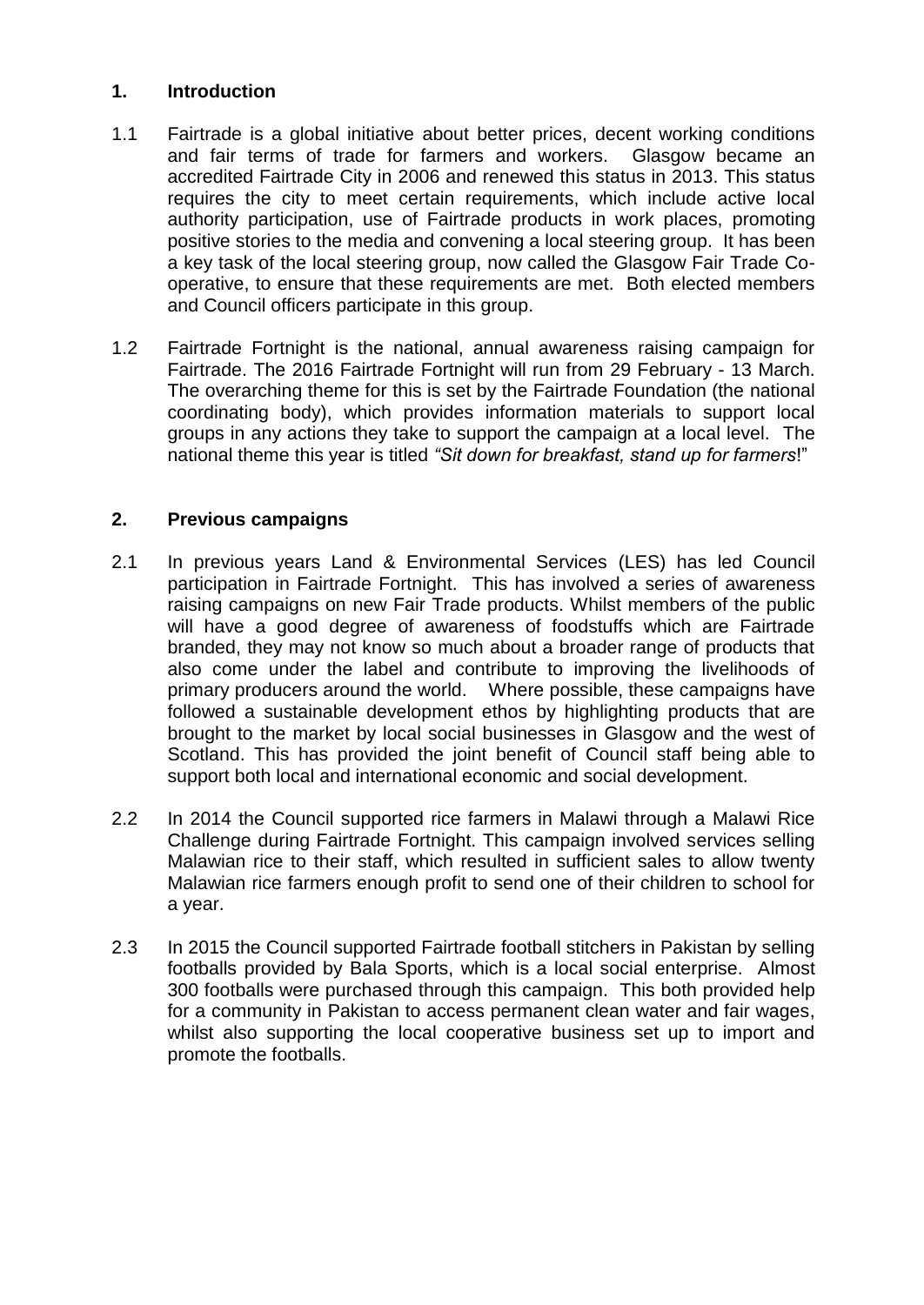## **3. Proposed actions for 2016**

- 3.1 In 2016 it is proposed that the Council supports producers in Ghana of fairly traded ethical skin care products. This campaign will support communities in Ghana where women harvest shea nuts to produce shea butter, which is then handcrafted into luxury skincare products in Scotland.
- 3.2 A Greenock-based social business called Trade Right International has developed a brand of soaps and skincare, which supports women's farming co-operative in Ghana. The product range is called Carishea. The cooperative has around 1,000 participating members and they harvest the shea tree fruits and process them into shea butter. This is then shipped to Scotland and turned into luxury soaps and other skincare products. A portion of the profits from sale of these products then goes to support the building of a community school for 400 children in the area in which the workers live.
- 3.3 The company's manufacturing workforce consists of workers from disadvantaged backgrounds, offenders nearing the end of their prison sentence or individuals in rehabilitation. The company pays the Living Wage and its policies also include a maximum wage condition which means that no employee can earn more than two and half times the wage of the lowest paid employee.
- 3.4 The company also employs staff that support 'taster' events for their products. These events provide an opportunity for small groups to try out selected products with professional guidance and subsequently purchase items should they choose. They also get to hear about the work of the company and its links with Ghana. In this light, engagement is taking place with services to organise Carishea taster events for staff within Council premises at times appropriate for each individual service.

## **4. Other local actions**

- 4.1 As well as the specific focus on the Fairtrade products noted above, there are a number of other local activities taking place in which the Council is playing a strong role. For instance, Sustainable Glasgow is working with Cordia to support the national Fairtrade Fortnight theme - "Sit down for breakfast, stand up for farmers!" A Fairtrade business breakfast is being hosted on Tuesday 1 March 2016 in the City Chambers to showcase Fairtrade and other local produce. This is being supported by the Glasgow Chamber of Commerce Green Business Network and invitations have also been sent to elected members and Executive Directors.
- 4.2 The local Glasgow Fairtrade Co-operative anticipates supporting Fair Trade Fortnight by launching its Glasgow Fairtrade Retailers Branding at the breakfast event. These labels, designed by pupils from three Glasgow schools, will be available for display in all Glasgow shops and catering outlets which sell Fairtrade products. They have been produced with partial funding support from a Sustainable Glasgow project budget.
- 4.3 Glasgow Markets will also provide stalls at both the Queens Park and Partick Farmers' markets during Fairtrade Fortnight for local Fairtrade businesses to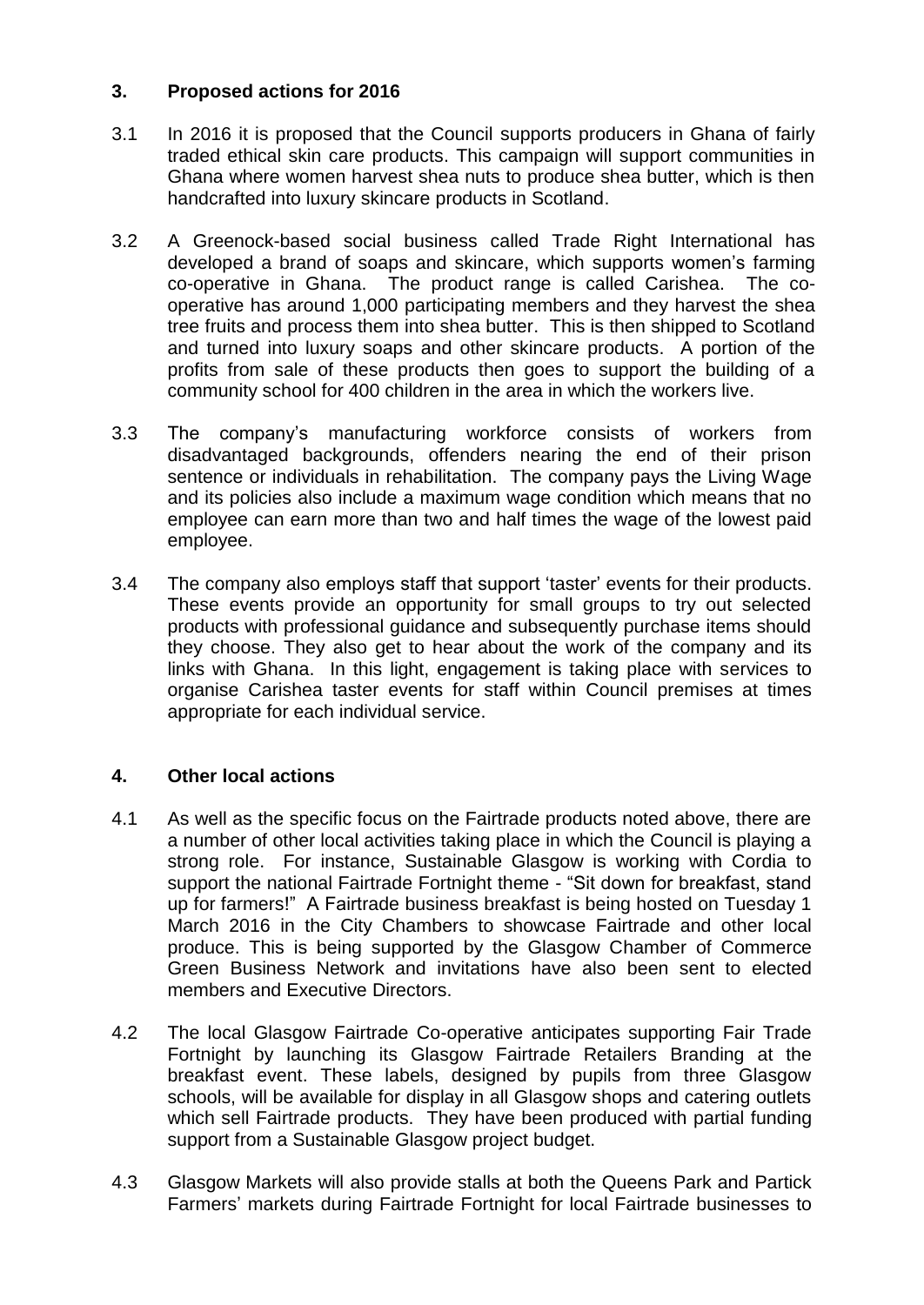highlight their products. This opportunity will include a focus on the suppliers of products previously supported by the Council, including the rice from Malawi and footballs from Pakistan.

- 4.4 Glasgow Life will provide access to the Toryglen Regional Football Centre on Tuesday 9 February for a Fairtrade football competition involving primary school pupils. This competition will be organised and developed by the Glasgow Fairtrade Co-operative and it will again promote use of the Fairtrade footballs which were at the centre of last year's fortnight.
- 4.5 In addition, Council services will be encouraged to determine their own local contributions in support of the national Fairtrade Fortnight theme. Members will also be aware of continuing Council assistance for social enterprises and co-operatives in Glasgow throughout the year through the Co-operative Council agenda.

#### **5. Policy and Resource Implications**

#### **Resource Implications:**

| Financial:                     | This work is undertaken within existing budgetary<br>resources.     |  |
|--------------------------------|---------------------------------------------------------------------|--|
| Legal:                         | None                                                                |  |
| Personnel:                     | This work is undertaken within existing staff<br>resources.         |  |
| Procurement:                   | None                                                                |  |
| <b>Council Strategic Plan:</b> | This work supports the Sustainable City aims of<br>the Council Plan |  |

#### **Equality Impacts:**

| <b>EQIA</b> carried out: | No. |
|--------------------------|-----|
|                          |     |

*Outcome:* N/A.

#### **Sustainability Impacts:**

- *Environmental:* Fairtrade accreditation is provided to products that endeavor to support sustainable development through promoting economic and social development whilst preserving the natural environment.
- *Social:* As above.
- *Economic:* As above